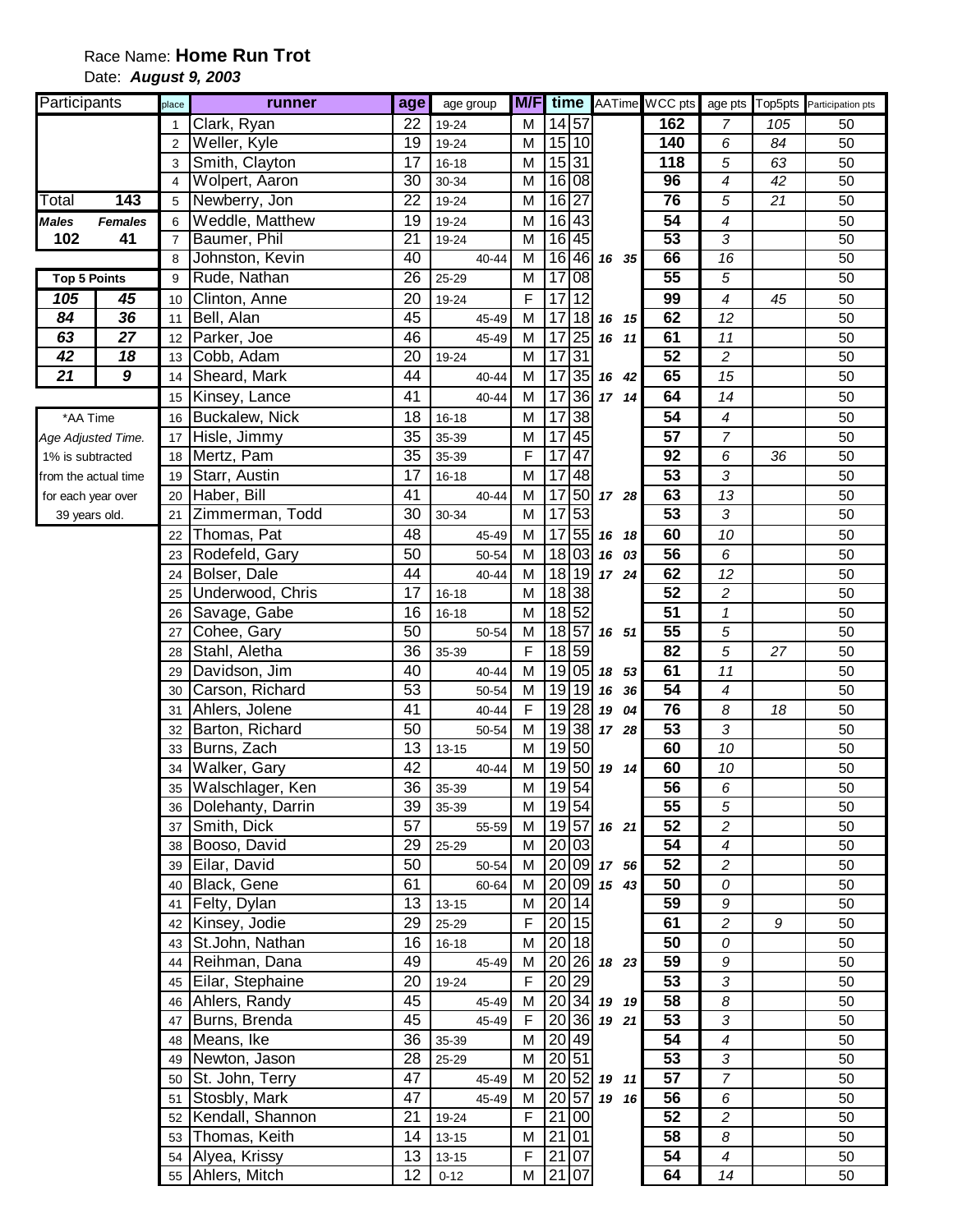## Race Name: **Home Run Trot**

### Date: **August 9, 2003**

| 56 | Asalage, Justin           | 14              | $13 - 15$         | M              | 21              | 08                 |                      |       | 57              | $\overline{7}$           | 50       |
|----|---------------------------|-----------------|-------------------|----------------|-----------------|--------------------|----------------------|-------|-----------------|--------------------------|----------|
| 57 | Arnold, Michael           | 15              | $13 - 15$         | М              | 21              | 10                 |                      |       | 56              | 6                        | 50       |
| 58 | Covington, Bob            | 48              | 45-49             | М              | 21              | 16                 | 19                   | 21    | 55              | 5                        | 50       |
| 59 | Hickman, Walter           |                 | 40-44             | M              | 21              |                    | $19$ 20              | 40    | 59              | 9                        | 50       |
| 60 | Zinkan, Mary              |                 | 25-29             | $\mathsf F$    | 21              | 32                 |                      |       | 51              | $\mathbf{1}$             | 50       |
| 61 | Zinkan, Rob               |                 | 25-29             | M              | $\overline{21}$ | $\overline{32}$    |                      |       | 52              | $\overline{c}$           | 50       |
| 62 | Waltz, Brad               | 27<br>42        | 40-44             | M              | $\overline{21}$ | 37                 | 20 58                |       | 58              | 8                        | 50       |
| 63 | Wesler, Kurtis            | 10              | $0 - 12$          | M              | $\overline{21}$ | 44                 |                      |       | 63              | 13                       | 50       |
| 64 | Thomas, Max               | 11              | $0 - 12$          | M              | $\overline{21}$ | $\overline{53}$    |                      |       | 62              | 12                       | 50       |
| 65 | Smith, Monique            | 44              | 40-44             | $\mathsf F$    | 21              |                    | $54$ 20              | 48    | $\overline{57}$ | $\overline{7}$           | 50       |
| 66 | Punzo, Vince              | 41              | 40-44             | M              | 22              | $\overline{0}$     | 21                   | 35    | 57              | $\overline{7}$           | 50       |
|    | Vietor, Jerry             | 49              | 45-49             | М              | 22              | 03                 | 19                   | 50    | 54              | $\boldsymbol{4}$         | 50       |
| 67 |                           | 44              |                   |                | 22              |                    | 05 20 58             |       | 56              |                          |          |
| 68 | Dryden, Terry             |                 | 40-44             | М              |                 |                    |                      |       | $\overline{53}$ | 6                        | 50       |
| 69 | Walker, Rachel            | 13              | $13 - 15$         | $\mathsf F$    | 22              | 20                 |                      |       |                 | $\overline{3}$           | 50       |
| 70 | Mabry, David              | 47              | 45-49             | M              | 22              | 21                 |                      | 20 33 | 53              | $\overline{3}$           | 50       |
| 71 | Kimmel, Chris             | 12              | $0 - 12$          | М              | 22              | 36                 |                      |       | 61              | 11                       | 50       |
| 72 | Meinerding, Tyler         | 12              | $0 - 12$          | M              | $\overline{22}$ | 38                 |                      |       | 60              | 10                       | 50       |
| 73 | Mikesell, Dave            | 45              | 45-49             | M              | 22              | 51                 | 21 28                |       | 52              | $\overline{c}$           | 50       |
| 74 | Kurtz, Karl               | 14              | $13 - 15$         | M              | $\overline{22}$ | 52                 |                      |       | 55              | 5                        | 50       |
| 75 | Marshall, Charlie         | 31              | 30-34             | M              | $\overline{22}$ | 52                 |                      |       | 52              | $\overline{c}$           | 50       |
| 76 | Haber, Shelly             | 40              | 40-44             | $\mathsf F$    |                 | $23$ 13 $22$       |                      | 59    | $\overline{56}$ | 6                        | 50       |
| 77 | Meinerding, Mark          | 44              | 40-44             | M              |                 | $\sqrt{23}$ 23     | 22 12                |       | $\overline{55}$ | 5                        | 50       |
| 78 | Baumer, Mike              | 38              | 35-39             | M              | 23              | 25                 |                      |       | 53              | 3                        | 50       |
| 79 | Deitsch, Howard           | 57              | 55-59             | М              | 23              | 26                 |                      | 19 12 | $\overline{51}$ | $\mathbf{1}$             | 50       |
| 80 | Thomas, Sheri             | 37              | 35-39             | $\mathsf F$    | $\overline{23}$ | $\overline{28}$    |                      |       | 54              | $\boldsymbol{4}$         | 50       |
| 81 | Felty, Mary               | 43              | 40-44             | $\overline{F}$ |                 | 23 31              | 22                   | 34    | $\overline{55}$ | 5                        | 50       |
| 82 | Mullally, Dennis          | 52              | 50-54             | M              | 23              | 32                 | 20 28                |       | 51              | $\mathbf{1}$             | 50       |
| 83 | Davidson, Jake            | 14              | $13 - 15$         | М              | 23              | 33                 |                      |       | 54              | 4                        | 50       |
| 84 | Kearney, Jordan           | 12              | $0 - 12$          | M              | 23              | 34                 |                      |       | 59              | 9                        | 50       |
| 85 | Reed, Stephen             | 10              | $0 - 12$          | M              |                 | 23 37              |                      |       | 58              | 8                        | 50       |
| 86 | Hale, Tom                 | 42              | 40-44             | M              | 23              |                    | $41$ 22 58           |       | 54              | $\overline{\mathcal{A}}$ | 50       |
| 87 | Hoffer, Joseph            | 14              | $13 - 15$         | М              | 23              | 45                 |                      |       | 53              | 3                        | 50       |
| 88 | Offenbacker, Taylor       | 13              | $13 - 15$         | $\overline{F}$ |                 | $\sqrt{23 46 }$    |                      |       | $\overline{52}$ | $\overline{c}$           | 50       |
| 89 | Hard, Chris               | 19              | 19-24             | M              |                 | 23 49              |                      |       | 51              | $\mathbf{1}$             | 50       |
| 90 | Toler, Lindsay            | 18              | $16 - 18$         | F              |                 | 23 50              |                      |       | 50              | 0                        | 50       |
| 91 | Dingwerth, Chris          | $\overline{38}$ | 35-39             | M              |                 | 23 51              |                      |       | $\overline{52}$ | $\overline{2}$           | 50       |
| 92 | Rodefeld, Annette         | 48              | 45-49             | F              |                 |                    | $24$ 01 21 51        |       | 52              | $\boldsymbol{2}$         | 50       |
| 93 | Miller, Ron               | 38              | 35-39             | М              |                 | 24 07              |                      |       | 51              | 1                        | 50       |
| 94 | Carrico, Tom              | 50              | 50-54             | М              |                 |                    | 24 13 21 33          |       | $\overline{50}$ | 0                        | 50       |
| 95 | Wickman, Jason            | 20              | 19-24             | М              |                 | 24 38              |                      |       | 50              | 0                        | 50       |
|    | Farley, Cody              | 11              |                   |                |                 | 24 44              |                      |       | $\overline{57}$ | $\overline{7}$           |          |
| 96 | Kenworthy, Benny          | 46              | $0 - 12$<br>45-49 | М<br>М         |                 |                    | $\sqrt{24}$ 46 23 01 |       | 51              | $\mathbf{1}$             | 50<br>50 |
| 97 |                           |                 |                   |                |                 |                    |                      |       |                 |                          |          |
| 98 | Reynolds, Kate            | 19              | 19-24             | F              |                 | $\overline{2}$ 49  |                      |       | 51              | 1                        | 50       |
| 99 | Patton, Bob               | 56              | 55-59             | M              |                 |                    | 24 55 20 40          |       | 50              | 0                        | 50       |
|    | 100 Gebhart, Ryan         | 13              | $13 - 15$         | M              |                 | $\overline{24}$ 58 |                      |       | 52              | $\overline{c}$           | 50       |
|    | 101 Stump, George         | 66              | 65-69             | М              |                 | $\sqrt{24}$ 58     |                      | 18 13 | 51              | $\mathbf{1}$             | 50       |
|    | 102 Miller, Jeff          | 44              | 40-44             | М              |                 |                    | 25 10 23 54          |       | 53              | 3                        | 50       |
|    | 103 Sherman, Steve        | 30              | 30-34             | M              |                 | 25 11              |                      |       | 51              | $\overline{1}$           | 50       |
|    | 104 Steinbarger, Mary Ann | 44              | 40-44             | $\mathsf F$    |                 |                    | 25 18 24 02          |       | 54              | $\overline{\mathcal{A}}$ | 50       |
|    | 105 Metzger, Rachel       | 19              | 19-24             | $\mathsf F$    |                 | 25 26              |                      |       | 50              | 0                        | 50       |
|    | 106 Richardson, Rob       | 29              | 25-29             | М              |                 | 25 42              |                      |       | 51              | $\pmb{\mathcal{1}}$      | 50       |
|    | 107 Dolehanty, Cherie     | 34              | 30-34             | F              |                 | 26 19              |                      |       | 53              | 3                        | 50       |
|    | 108 Shinn, Tim            | 31              | 30-34             | М              |                 | $26\overline{24}$  |                      |       | 50              | 0                        | 50       |
|    | 109 Cutrer, Chris         | 14              | $13 - 15$         | М              |                 | 26 32              |                      |       | 51              | 1                        | 50       |
|    | 110 Benfield, Kenny       | 15              | $13 - 15$         | М              |                 | 26 34              |                      |       | 50              | 0                        | 50       |
|    | 111 Jamison, Kelly        | 13              | $13 - 15$         | F              |                 | 26 36              |                      |       | 51              | 1                        | 50       |